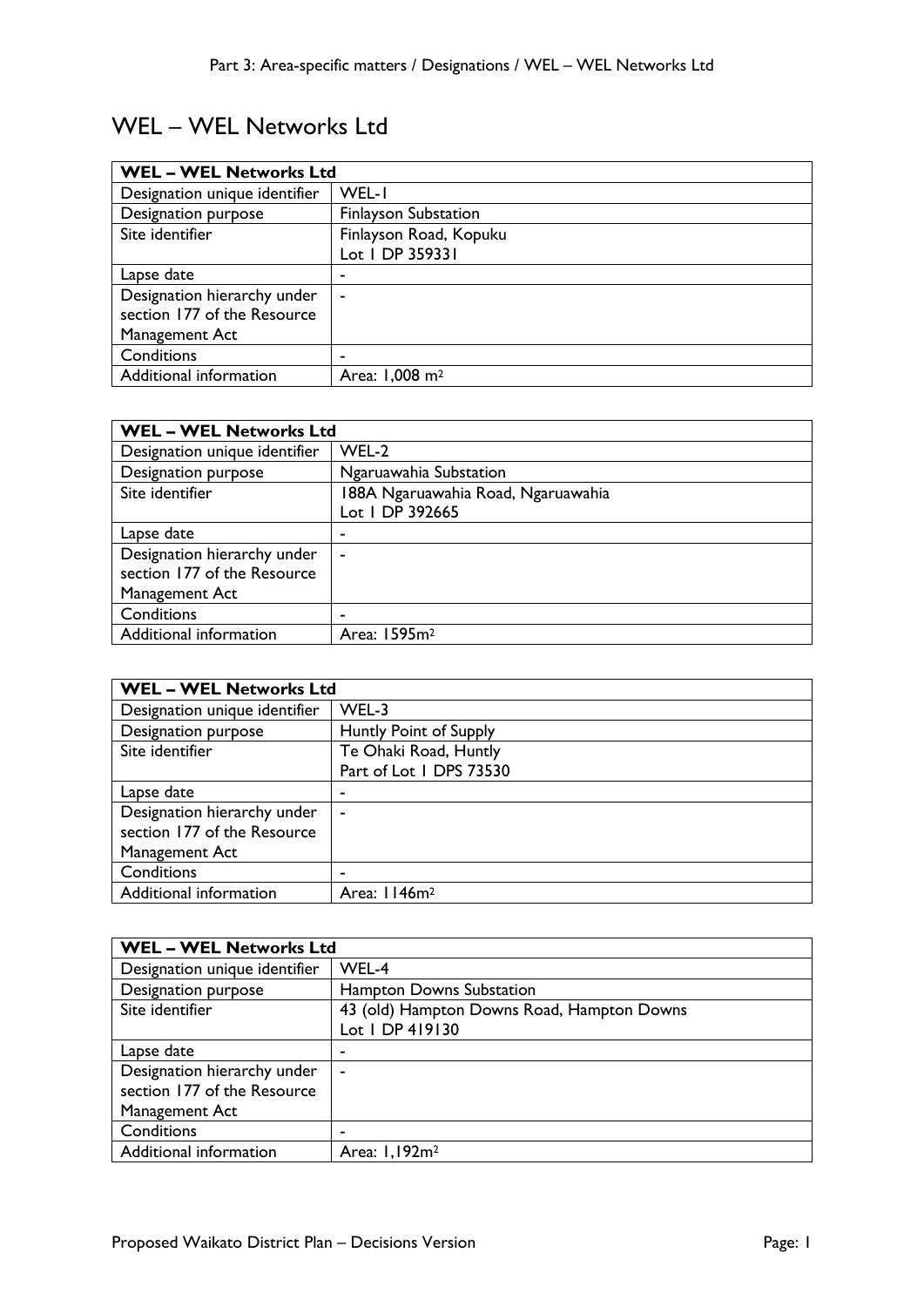| <b>WEL - WEL Networks Ltd</b> |                              |
|-------------------------------|------------------------------|
| Designation unique identifier | WEL-5                        |
| Designation purpose           | <b>Whatawhata Substation</b> |
| Site identifier               | Kakaramea Road, Whatawhata   |
|                               | Lot 1 DP 417339              |
| Lapse date                    |                              |
| Designation hierarchy under   | $\sim$                       |
| section 177 of the Resource   |                              |
| Management Act                |                              |
| Conditions                    |                              |
| Additional information        | Area: 1014m <sup>2</sup>     |

| <b>WEL - WEL Networks Ltd</b> |                                    |
|-------------------------------|------------------------------------|
| Designation unique identifier | WEL-6                              |
| Designation purpose           | Te Uku Wind Park Switching Station |
| Site identifier               | Van Houtte Road, Te Uku            |
|                               | Part of Sec 1 BLK VII Karioi SD    |
| Lapse date                    |                                    |
| Designation hierarchy under   | $\blacksquare$                     |
| section 177 of the Resource   |                                    |
| Management Act                |                                    |
| Conditions                    |                                    |
| Additional information        | Area: 1.01 ha                      |

| <b>WEL - WEL Networks Ltd</b> |                                                             |
|-------------------------------|-------------------------------------------------------------|
| Designation unique identifier | WEL-7                                                       |
| Designation purpose           | Transmission line corridor for an electricity line          |
| Site identifier               | Between Te Kowhai Substation and Te Uku Windpark Substation |
| Lapse date                    |                                                             |
| Designation hierarchy under   | $\overline{\phantom{a}}$                                    |
| section 177 of the Resource   |                                                             |
| Management Act                |                                                             |
| Conditions                    | -                                                           |
| Additional information        | n/a                                                         |

| <b>WEL - WEL Networks Ltd</b> |                             |
|-------------------------------|-----------------------------|
| Designation unique identifier | WEL-8                       |
| Designation purpose           | Te Kauwhata Substation      |
| Site identifier               | Wayside Road, Te Kauwhata   |
|                               | Lot 1 DPS 39290             |
| Lapse date                    | ٠                           |
| Designation hierarchy under   | $\blacksquare$              |
| section 177 of the Resource   |                             |
| Management Act                |                             |
| Conditions                    |                             |
| Additional information        | Area: 2,43 l m <sup>2</sup> |

| WEL – WEL Networks Ltd        |                   |
|-------------------------------|-------------------|
| Designation unique identifier | WEL-9             |
| Designation purpose           | Raglan Substation |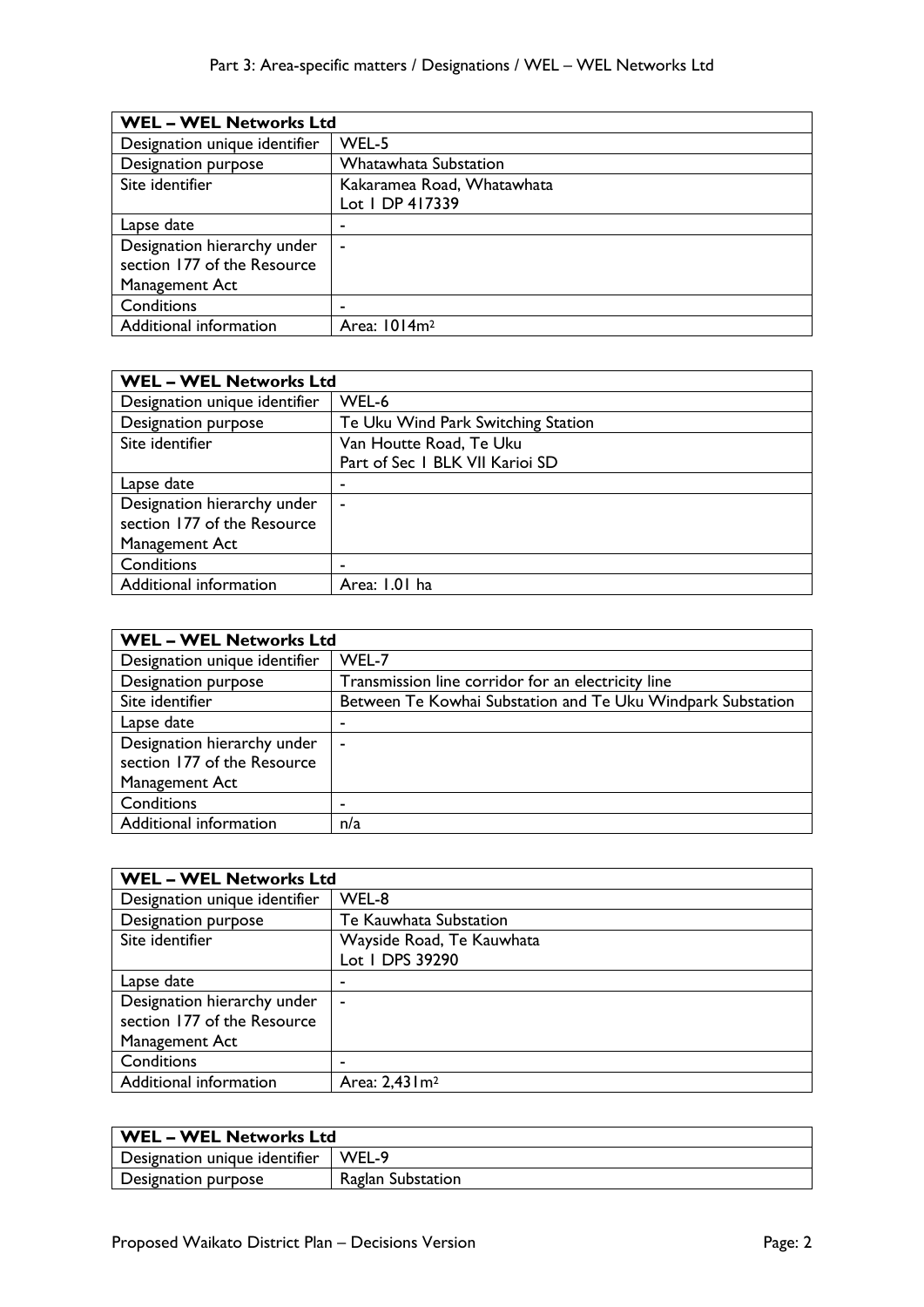| Site identifier             | 2A Hills Road, Raglan<br>Lot 2 DP 429135 and part of Lot 1 DP 429135 |
|-----------------------------|----------------------------------------------------------------------|
| Lapse date                  |                                                                      |
| Designation hierarchy under | $\blacksquare$                                                       |
| section 177 of the Resource |                                                                      |
| Management Act              |                                                                      |
| Conditions                  |                                                                      |
| Additional information      | Area: 1362m <sup>2</sup>                                             |

| <b>WEL - WEL Networks Ltd</b> |                                                            |
|-------------------------------|------------------------------------------------------------|
| Designation unique identifier | WEL-10                                                     |
| Designation purpose           | <b>Weavers Substation</b>                                  |
| Site identifier               | Rotowaro Road, Huntly                                      |
|                               | Part of Section 1, 17-18, 22, 24 Survey Office Plan 374718 |
| Lapse date                    | -                                                          |
| Designation hierarchy under   | ۰                                                          |
| section 177 of the Resource   |                                                            |
| Management Act                |                                                            |
| Conditions                    |                                                            |
| Additional information        | Area: 1,833m <sup>2</sup>                                  |

| <b>WEL - WEL Networks Ltd</b> |  |
|-------------------------------|--|
| WEL-II                        |  |
| Horotiu Substation            |  |
| Horotiu Road, Horotiu         |  |
| Lot 1-2 and Lot 4-5 DPS 83206 |  |
|                               |  |
| ۰                             |  |
|                               |  |
|                               |  |
|                               |  |
| Area: 1435m <sup>2</sup>      |  |
|                               |  |

| <b>WEL - WEL Networks Ltd</b> |                             |
|-------------------------------|-----------------------------|
| Designation unique identifier | $WEL-12$                    |
| Designation purpose           | <b>Gordonton Substation</b> |
| Site identifier               | 1320 Gordonton Road         |
|                               | Lot 1 DPS 16335             |
| Lapse date                    |                             |
| Designation hierarchy under   | ۰                           |
| section 177 of the Resource   |                             |
| Management Act                |                             |
| Conditions                    |                             |
| Additional information        | Area: $1,115m2$             |

| <b>WEL - WEL Networks Ltd</b> |                           |
|-------------------------------|---------------------------|
| Designation unique identifier | $WEL-13$                  |
| Designation purpose           | <b>Glasgow Substation</b> |
| Site identifier               | 15 Glasgow Street, Huntly |
|                               | Part 1A DP 1188           |